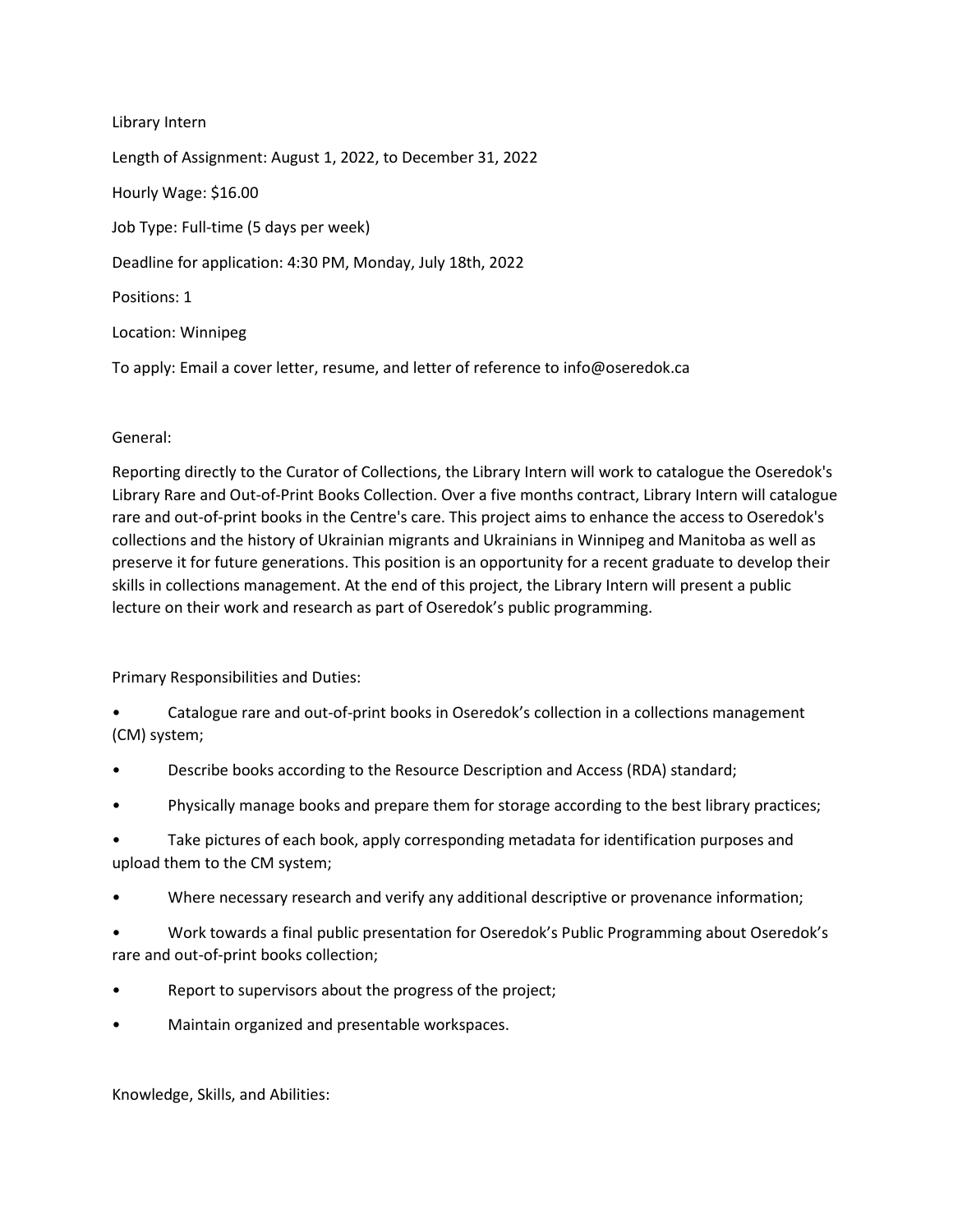- Experience or knowledge of library cataloguing rules (e.g. AACR2, RDA);
- Experience cataloguing in museum, archival, library or collections management systems;
- Strong verbal and written communication skills;
- Ability to work independently and in a team environment with staff, volunteers, and the general public;
- Experience photographing;
- Familiarity with Ukrainian culture;
- Working knowledge of Ukrainian and ability to read Cyrillic alphabet;
- Possess the ability to follow directions and to adjust to changing procedures;
- Possess strong organizational skills;
- Possess the ability to multi-task and prioritize projects.

## Requirements:

• Degree in Librarianship, Information Studies, Museum Studies, Archival Studies, or Art History, or more than 1-year experience working in a library, museum, or archives;

- Have strong interpersonal communication skills in English; English and Ukrainian are preferred.
- Working knowledge of Ukrainian and ability to read Cyrillic alphabet;

This position is funded through Young Canada Works. As such, applicants must meet the program's eligibility requirements before they are offered an interview.

A student may be eligible for employment if they:

• Are a Canadian citizen or a permanent resident, or have refugee status in Canada (non-Canadians holding temporary work visas or awaiting permanent status are not eligible);

- Are legally entitled to work in Canada;
- Are between 16 and 30 years of age at the start of employment;
- Are willing to commit to the full duration of the work assignment;

• Will not have another full-time job (over 30 hours a week) during the Young Canada Works (YCW) work assignment;

• Are unemployed or underemployed;